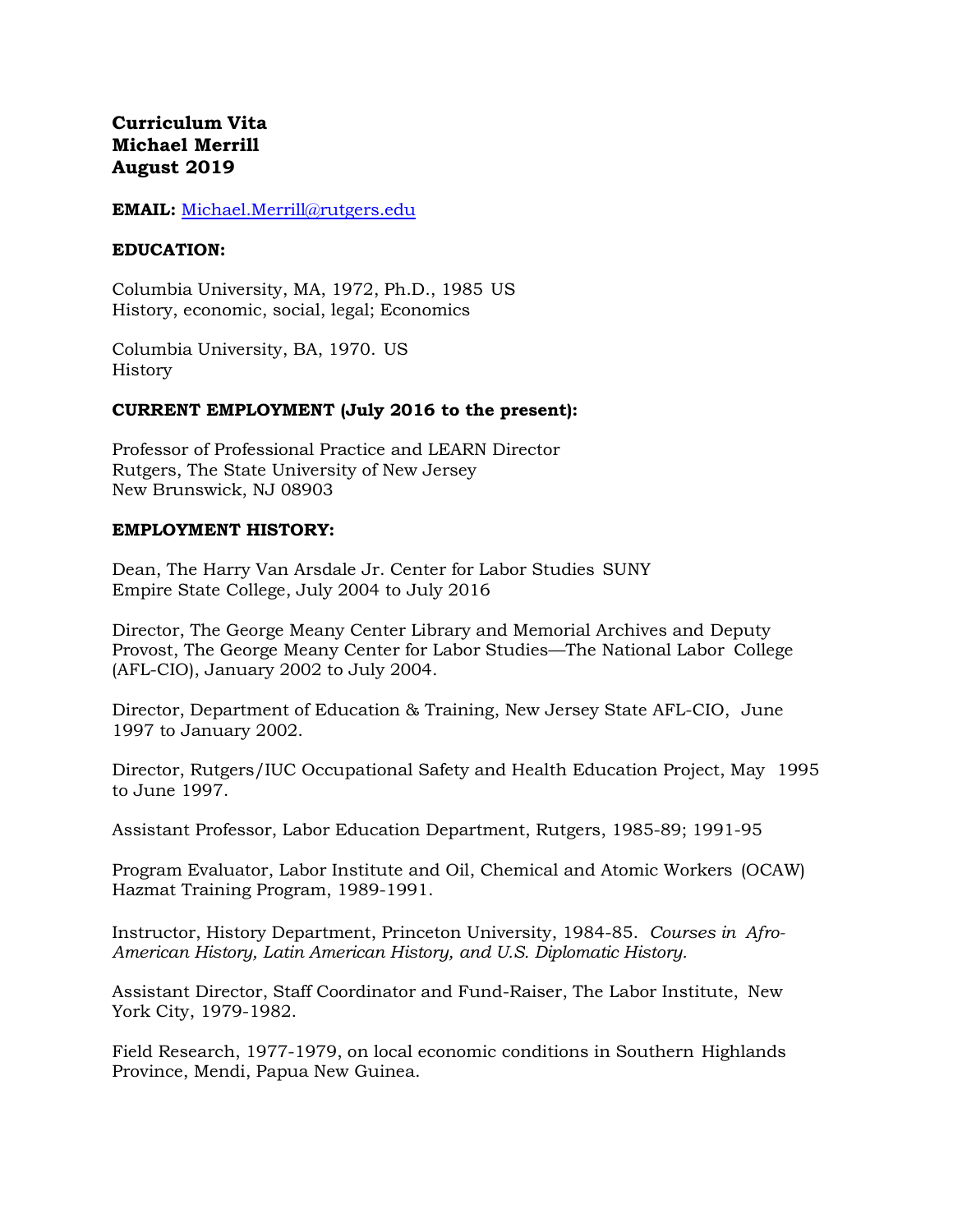#### **FELLOWSHIPS AND AWARDS:**

Research Fellow, American Studies Program, Princeton University, 1999-2000

Faculty Fellow, Center for the Critical Analysis of Contemporary Culture, Rutgers, 1994-1995

Fellowship, American Council of Learned Societies, 1988-1989

Research Grant, New Jersey State Historical Commission, "Camden Shipyard Workers and their Union," 1987

Dissertation Fellowship, Graduate School of Business, Columbia University, 1975- 1976

#### **BOOKS AND REPORTS:**

*Working Union: A Guide for New Workers* (Silver Spring, MD: Labor's Heritage Press, 2000).

*Worker-Trainer Programs: Minimum Criteria for Success*, A report prepared for National Institute for Environmental Health Sciences (NIEHS) and the Clearinghouse for Worker Safety & Health, 1998.

*The Key of Liberty: The Life and Democratic Writings of William Manning, "A Laborer," 1747-1814* (Sean Wilentz, co-author) (Cambridge: Harvard University Press, 1993).

*What's Wrong with the U.S. Economy? A Guide for the Rest of Us* (with David M. Gordon) (Boston: South End Press, 1982).

#### **EDITED COLLECTIONS:**

"Workers' Education and the Global Labor Movement" (with Professor Susan J. Schurman, co-editor), *International Labor and Working-Class History* #90 (Fall 2016).

*Labor Writes 2016: What We Find* (with Thomas Kerr and Barrie Cline) (Saratoga Springs: Empire State College, 2016), forthcoming.

*What Can We Wish For? Stories for Children by New York City Public School Paraprofessionals* (with Brenda Henry-Offor, et al.) Saratoga Springs: Empire State College, 2016).

*Paraprofessional Perspectives* (with Brenda Henry-Offor, et al.) Saratoga Springs: Empire State College, 2015).

*Labor Writes 2015: We Are the City* (with Rebecca Fraser, Thomas Kerr, Alison Dundy, and Barrie Cline) (Saratoga Springs: Empire State College, 2015).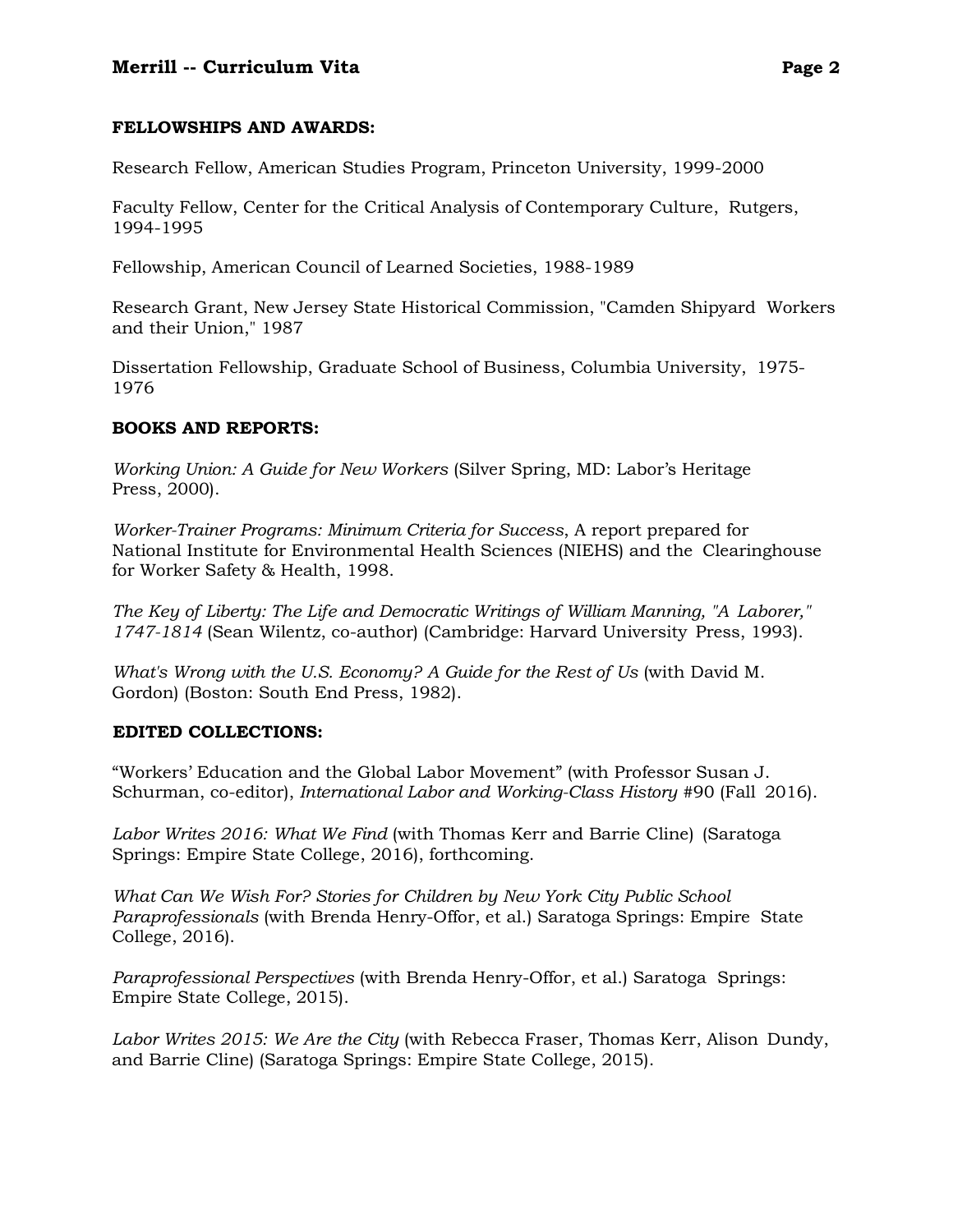*Labor Writes 2014* (with Rebecca Fraser, Mary Helen Kolisnyk, Mary Roma, Sharon Szymanski) (Saratoga Springs: Empire State College, 2014).

*Different Expectations: Stories by UFT Paraprofessionals* (Brenda Henry-Offor, Rebecca Fraser, Barbara Ellis) Saratoga Springs: Empire State College, 2013).

*Labor Writes 2013: At Work* (with Rebecca Fraser, Sophia Mavrogiannis, Mary Roma, Sharon Szymanski) (Saratoga Springs: Empire State College, 2013).

*To Remember Is To Live: Stories by UFT Paraprofessionals* (Brenda Henry-Offor, Rebecca Fraser, Thomas Kerr, Olga Tkachenko) (Saratoga Springs: Empire State College, 2012).

*Labor Writes 2012: Occupy: härd wərk* (with Rebecca Fraser, Sharon Szymanski, Christina Vallerio) (Saratoga Springs: Empire State College, 2012).

*Pipe Dreams: A Manifesto for Local 1 Apprentices* (with Sophia Mavrogianis, Rebecca Fraser and Thomas Kerr) (Saratoga Springs: Empire State College, 2011).

*Labor Writes 2011: Work, Identity and Politics* (with Rebecca Fraser, JP Borum and Thomas Kerr) (Saratoga Springs: Empire State College, 2011).

*The Power of Journeys: Stories and Advice from Local 3 Apprentice Electricians* (with Katherine Fraser) (Saratoga Springs: Empire State College, 2010).

*Undercoating: Essays by Student-Apprentices of District Council 9 IUPAT* (with Brenda Henry-Offor, Thomas Kerr and Rebecca Fraser) (Saratoga Springs: Empire State College, 2010).

*Labor Writes 2010: Lives and Values, Rights and Wrongs* (with Rebecca Fraser and Mary Helen Kolisnyk) (Saratoga Springs: Empire State College, 2010).

*Lights On: A View of the Electrical Industry through the Eyes of Local 3 Apprentices* (with Rebecca Fraser and Mary Helen Kolisnyk) (Saratoga Springs: Empire State College, 2007).

#### **ESSAYS AND ARTICLES:**

**"**Thomas Mann, *Joseph and His Brothers"* in Susan Hollis, ed., *Oxford Handbook of Ancient Egypt and the Hebrew Bible* (Oxford University Press, forthcoming).

**"**Vocational Education at Play in the Fields of the Imaginary: On John Dewey's *Experience and Education*," in Alan Mandell and Xenia Coulter, eds., *Experience and Adult Education* (Jossey-Bass, 2018).

"On Being Equal: A Conversation about Jacques Rancière's *The Ignorant Schoolmaster*," *All About Mentoring* 47 (Winter 2016), 57-61.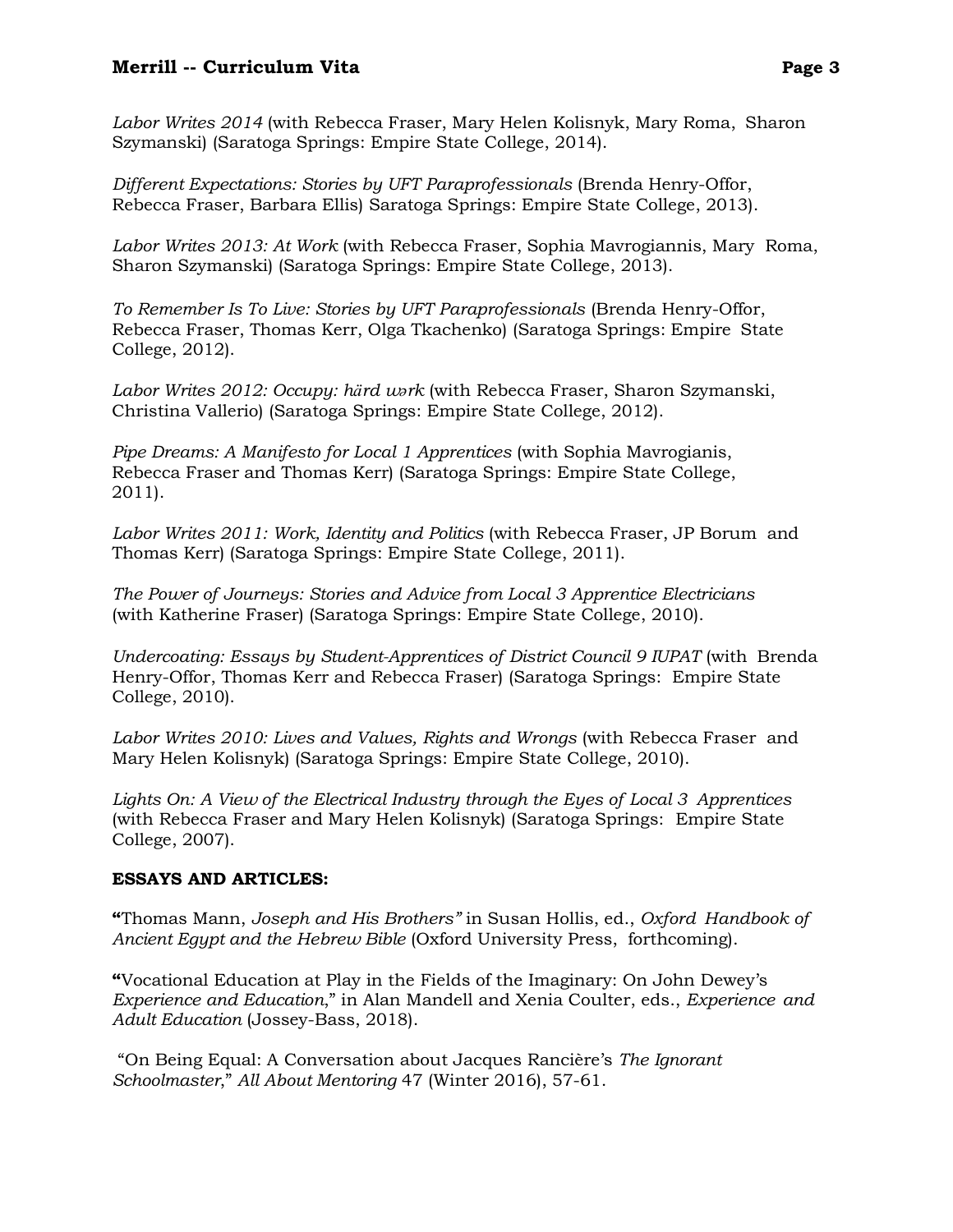"The Gates of Thebes: What Workers Know of History," *Revista História & Perspectivas* 53 (Jan./June 2015), 17-34.

"The Communism of E. P. Thompson" [a review of Cal Winslow, ed, *E. P. Thompson and the Making of the New Left: Essays & Polemics* (2014), *Labor: Studies in Working-Class History of the Americas* 13:1 (March 2016) 166-70.

"Capitalism, Exterminism, Moral Economy: E. P. Thompson Today," *All About Mentoring* 46 (Winter 2015), 58-62.

"How Capitalism Got Its Name," *Dissent* (Fall 2014), 87-92.

"A Transformação Major:" E.P. Thompson, Economia Moral, Capitalismo," *Revista História & Perspectivas: História Social: E. P. Thompson (1924-1993*), v.27, n.50 (2014), 313-331.

"Labor Today," (with Dorothy Sue Cobble), *Pennsylvania Heritage* (Spring 2014), 40- 41.

"On Our Marx: Exploitation, Crisis, and Capitalism in the 21st Century," *Labor: Studies in Working-Class History of the Americas* (Spring 2014), 103-119.

"Labor Day Letter," *All About Mentoring* 44 (Winter 2013),

"David Graeber, *Debt: The First 5,000 Years* (Brooklyn: Melville House, 2011): A Review," *New Labor Forum* (October 2013).

"We Can Afford Prosperity!," "Understanding Modern Money," and "A Government for the People," *Health Employees Local 768 Newsletter* (Summer 2013) AFSCME District Council 37, New York, 1-8.

"EP Thompson's *Capital:* Political Economy in *The Making," Labour/Le Travail* 71 (Spring 2013), 151-6.

"Learning to Live with Money: The Gift of Credit and the Transition to Capitalism in the United States," *All About Mentoring* 42 (Winter 2012), 91-8.

"Commonwealth and 'Commonism:" A review of Michael Hardt and Antonio Negri, *Commonwealth* (2009) and Peter Linebaugh, *The Magna Carta Manifesto* (2008), *ILWCH: International Labor and Working Class History* 78 (Fall 2010), pp. 149-163.

"Even Conservative Unions Have Revolutionary Effects: Frank Tannenbaum on the Labor Movement," *ILWCH: International Labor and Working Class History* 77 (Spring 2010), pp. 115-133.

"Why Is There No Labor Movement in the United States?'"*Labor: Studies in Working-Class History of the Americas 7:1 (Spring 2010), pp. 93-106.*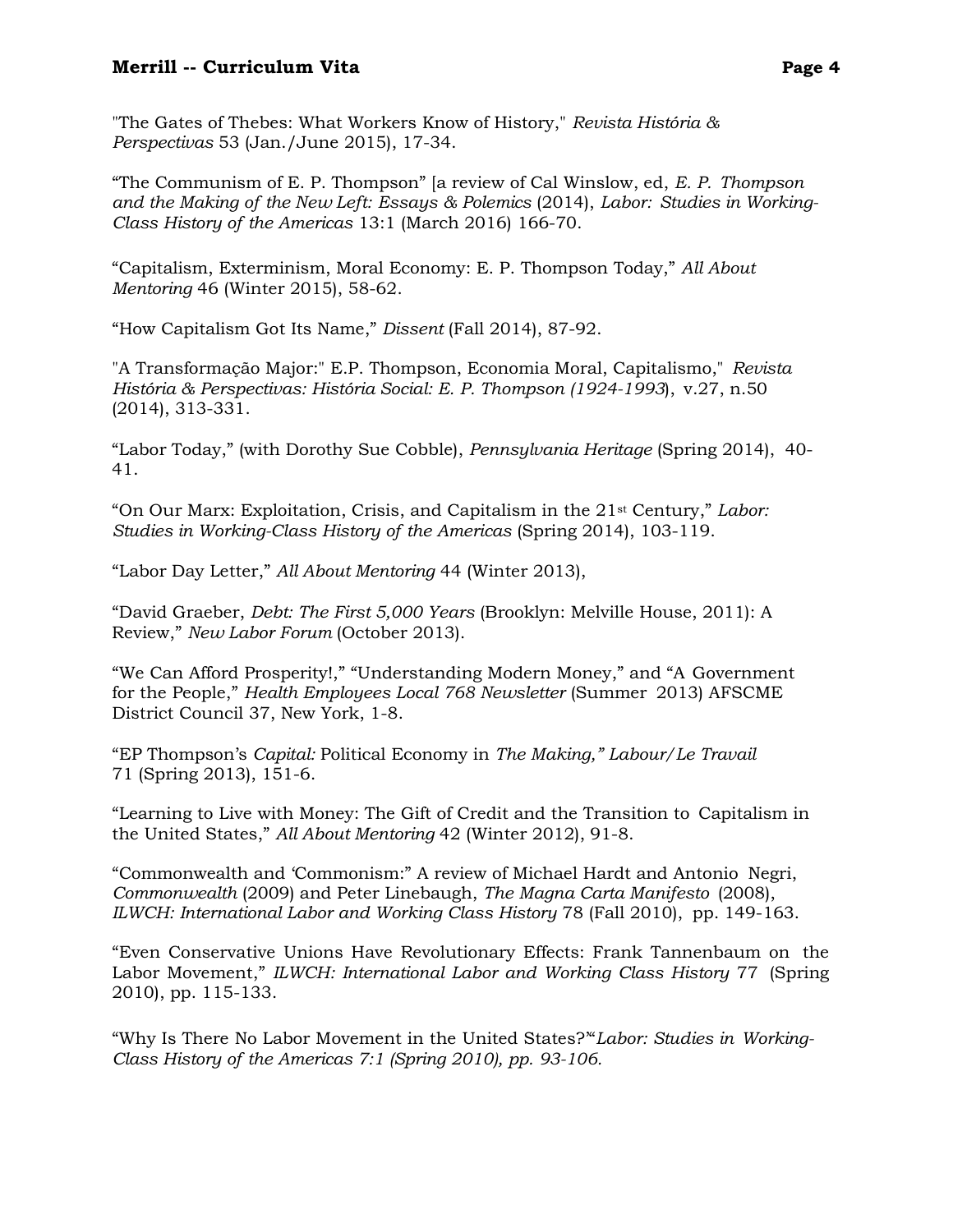Not Black or White," Contribution to a symposium on Robert Zieger, *For Jobs and Freedom: Race and Labor in America since 1865* (Lexington: University of Kentucky Press, 2007) *Labor History* 50:1 (February 2009), pp. 62-67.

"The Promise of Service Unionism (with Dorothy Sue Cobble), in *Service Work: Critical Perspectives*, Cameron Macdonald and Marek Korczynski, eds., London: Routledge. 2009.

"The Center Does Not Hold: Reflections on the Recent Split in the AFL-CIO," *Dissent*, Winter 2006.

"Barter," in *Encyclopedia of the New American Nation, 1754 – 1929*, P. Finkleman, *et al*., eds. Charles Scribner's Sons, 2005.

"Why Are You Barbecuing That Lizard?: The Logo of the Asbestos Workers," *Labor's Heritage* 12:2 (Spring/Summer 2004), 68-71.

"Why Labor Goes to War: Securing and Defending the Conditions of Freedom," *Labor's Heritage* (Winter/Spring 2002), 6-23.

"Working Heroes—Men and Women Who Shaped America's Labor Movement," (Dorothy Sue Cobble, co-author), AFL-CIO website.

"From a National to a Global Economy: A Lesson and an Opportunity" Global Interdependence Commission, Federal Reserve Bank of Philadelphia (November 2000).

["What's Wrong with Campaign Finance Reform?"] in "Campaign Financing: Four Views," *Dissent* (Summer 1997), 7-10.

"The Drinking, Sweating, Brawling, Dying Mass," *Labor History* 38:1 (Winter 1996-97), 80-84.

"Labor Shall Not Be Property: The Horizon of Workers' Control in the United States," *Labor Studies Journal* 21:2 (Summer 1996), 27-50.

"Pragmatic Corporate Consumer Socialism," *Radical History Review* 59 (Spring 1996), 152-158.

"'El Effectivo es Bueno para Comer': Autosuficienca e Intercambio en los Origenes de los Estados Unidos de America, *Innovar: Revista de Ciencias Administrativas y Sociales* (Diciembre 1995), 131-148. (A Spanish-language translation of a revised version of "Cash Is Good to Eat," *infra*.)

"Enough Solidarity: Revitalizing the AFL-CIO," *Social Policy* (Winter 1995), 11- 13.

"Putting 'Capitalism' in Its Place: A Review of Recent Literature," *William & Mary Quarterly*, 3d Ser., 52:2 (April 1995), 316-326.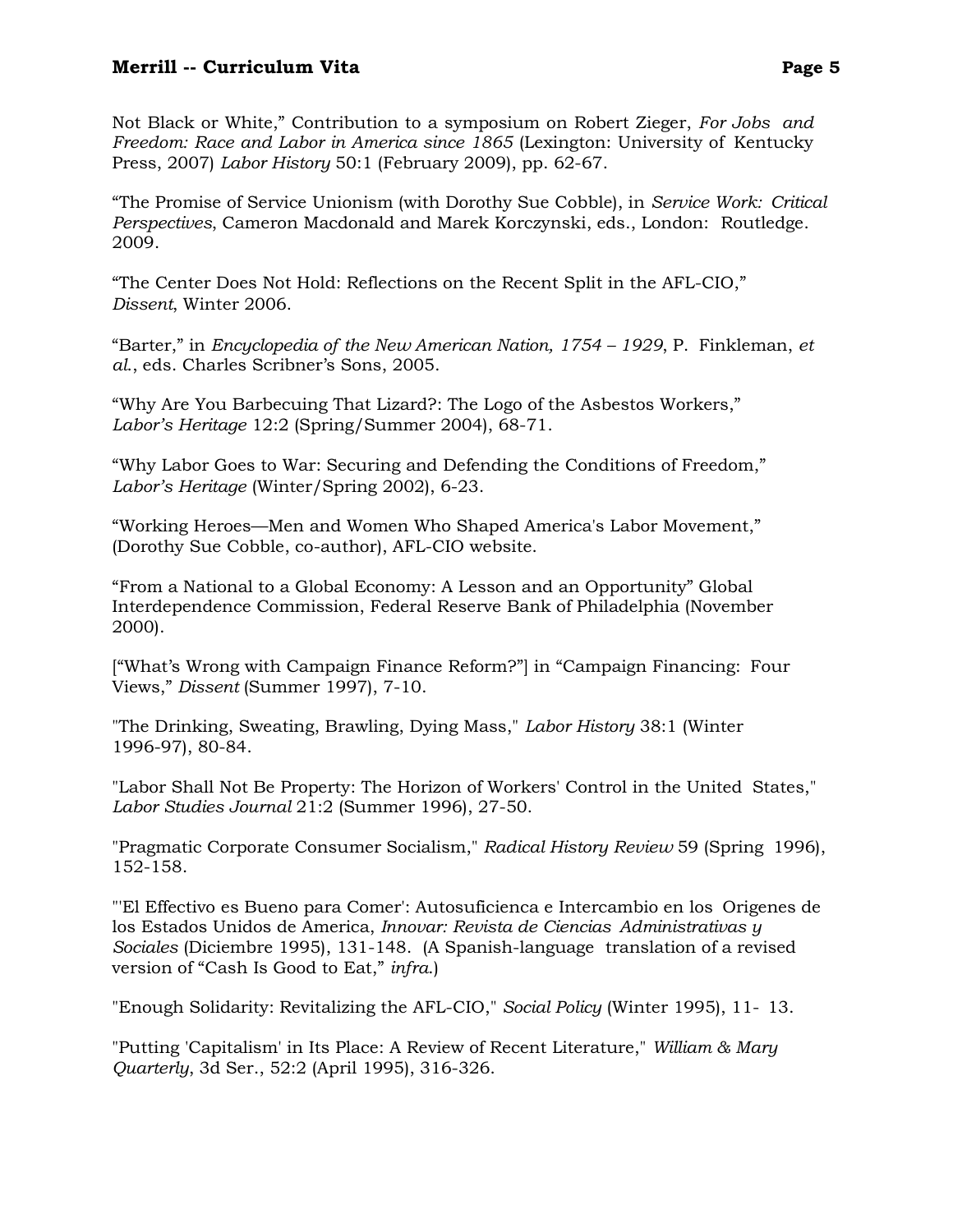"The Education of Desire: A *Festschrift* for E. P. Thompson," *Monthly Review* (February 1995), 42-47.

"Sharing Power: Perspectives on the OCAW Worker-to-Worker Training Program," *New Solutions* V:2 (Winter 1994), 39-51.

"Trust in Training: The OCAW Worker-to-Worker Training Program," *Occupational Medicine: State of the Art Reviews*: Occupational Safety and Health Training 9:2 (April-June 1994), 341-354.

"After NAFTA: A New Abolitionism," *Dissent* (Spring 1994), 261-263. "'Capitalism' and Capitalism," *The History Teacher* 27:3 (May 1994), 264-288. "Collective Bargaining in the Hospitality Industry," with Dorothy Sue Cobble, in *Collective Bargaining in the Private Sector*, Paula Voos, ed. (IRRA, 1994).

"`The Key of Libberty': William Manning and Plebeian Democracy, 1747-1814," with Sean Wilentz, in *Beyond the American Revolution*, Alfred F. Young, ed., (De Kalb, Ill.: Northern Illinois University Press, 1993).

"E.P. Thompson: In Solidarity," *Radical History Review* 58 (Winter 1993),152- 156.

"The Big House: An Alternative to Term Limits," with Sean Wilentz, *The New Republic*, Nov. 16, 1992.

"No Test Know-How: Deficiencies of the Proposed OSHA Standard on Accreditation of Training Programs for Hazardous Waste Operations," *New Solutions* 2:2 (Fall 1991), 47-59.

"Roundtable on OSHA at 20: What Now?," with Charles Noble, Charles Levenstein, *et al., New Solutions,* Part I, I:4 (Spring, 1991), 50-64; Part 2, II:1 (Summer 1991), 37- 49.

"Missing the Boat: An Interview with Bob Beck about Oil Spills in the New York Harbor," *New Solutions* I:4 (Spring, 1991), 43-49.

"The Anti-Capitalist Origins of the United States," *Review: The Journal of the Fernand Braudel Center* 13:4 (December, 1990), 465-497.

"When the Pill is Worse than the Poison," *Los Angeles Times*, December 4, 1990. (An editorial on the significance of the defeat of the California environmental initiative in November 1990 elections.)

"Contracted Out: An Interview with C.T. Roberts about the Phillips Petroleum's Houston Chemical Complex," *New Solutions* I:1 (Spring 1990), 60-66.

"Why There Will be A U.S. Labor Party in the Year 2000," *Social Policy* 27:2 (Spring, 1990), 43-55.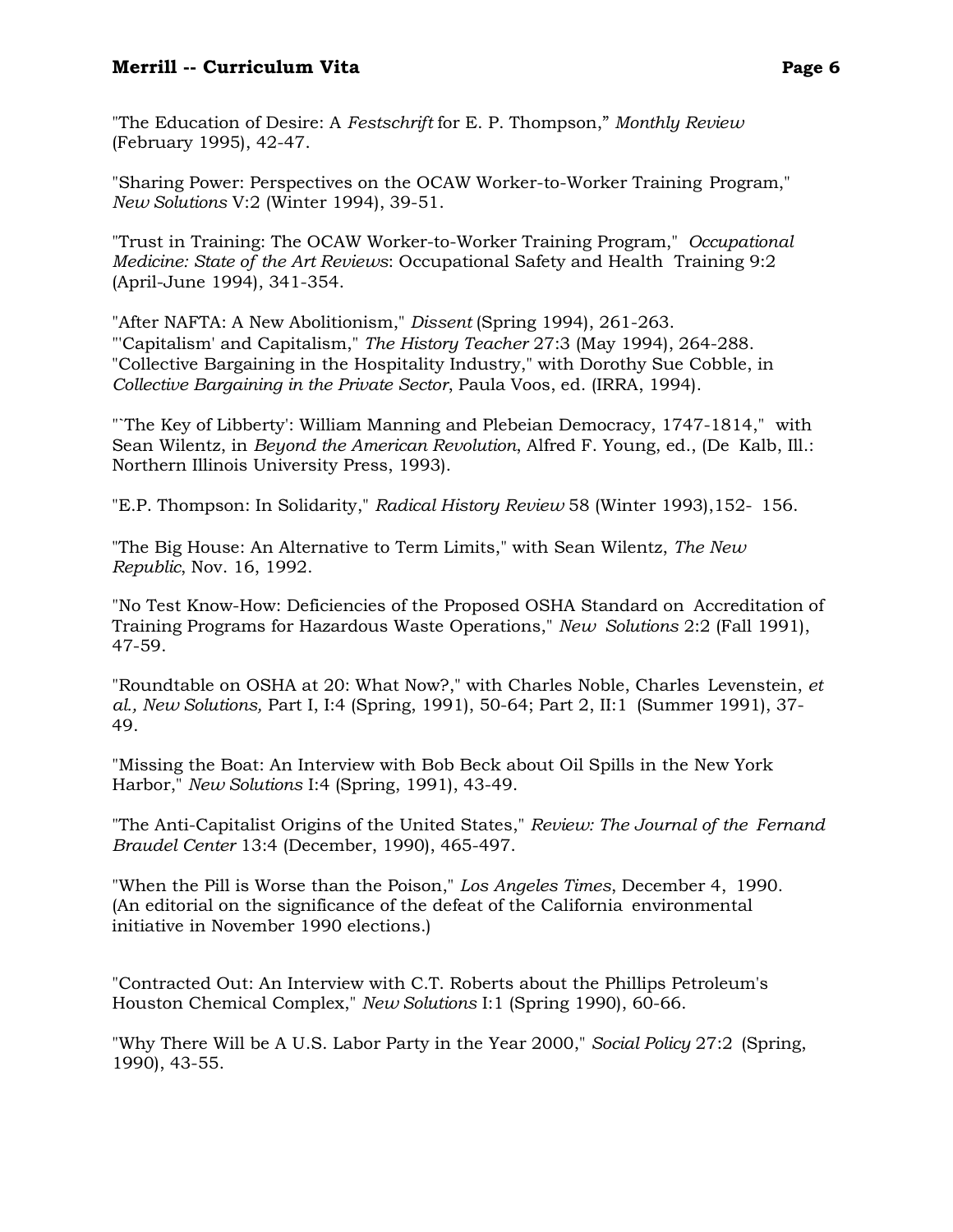"Completing the Revolution: The Constitution and the Triumph of Radical Republicanism," *Radical History Review* 42 (Fall 1988), 23-29.

"Asbestos Hazards in Schools," *The New York Times* (New Jersey Section), October 4, 1987.

"An Interview with Herbert Gutman," in Ira Berlin, ed., *Power and Culture: Selected Essays of Herbert Gutman* (New York: Pantheon, 1987). (Reprinted in Henry Abelove, *et al*., eds., *Visions of History: Interviews with Radical Historians* (New York: Pantheon, 1983). Also *Radical History Review* 27 (May 1983), 203- 222.

"Organizing for Job Safety and Health," *Socialist Review* #66 (November - December 1982), 133-138.

"Marxism and History" (Michael Wallace, co-author), *The Left Academy: Marxist Scholarship in the United States*, B. Ollman and E. Vernoff, eds. (McGraw-Hill, 1981).

"So What's Wrong with the 'Household Mode of Production'?," *Radical History Review* #22 (Winter 1979),

"Raymond Williams and the Theory of English Marxism," *Radical History Review* #19 (Winter 1978), pp. 9-31.

"Selling Socialism Door-to-Door," *Radical History Review* #18 (Fall 1978), pp. 109- 115.

"Cash Is Good to Eat: Self-Sufficiency and Exchange in the Rural Economy of the United States," *Radical History Review #15* (Winter 1977), pp. 42-71.

"An Interview with E. P. Thompson," *Radical History Review* #14 (Fall 1976), 1-30. Also in Henry Abelove, *et al*., eds., *Visions of History: Interviews with Radical Historians* (New York: Pantheon, 1983), 3-25. Translated and published in Spanish as "Una entrevista amb E. P. Thompson," *Recerques: història, economia, cultura,* N. 8 (1978). Translated and published in Portuguese as "Uma entrevista com E. P. Thompson (1976)," *Revista História & Perspectivas: História Social: E. P. Thompson (1924-1993*), no. 50 (2014), 417-445.

## **REVIEWS**

Review of Robert Anthony Waters, Jr. and Geert Van Goethem , eds., *American Labor's Global Ambassadors. The International History of the AFL-CIO during the Cold War* (2013), *International Review of Social History* (Spring 2015), 124-126*.*

Review of Kim Voss, *The Making of American Exceptionalism: The Knights of Labor and Class Formation in the Nineteenth Century* (1993) in *Labor Studies Journal* 20:2 (Summer 1995), 59-60.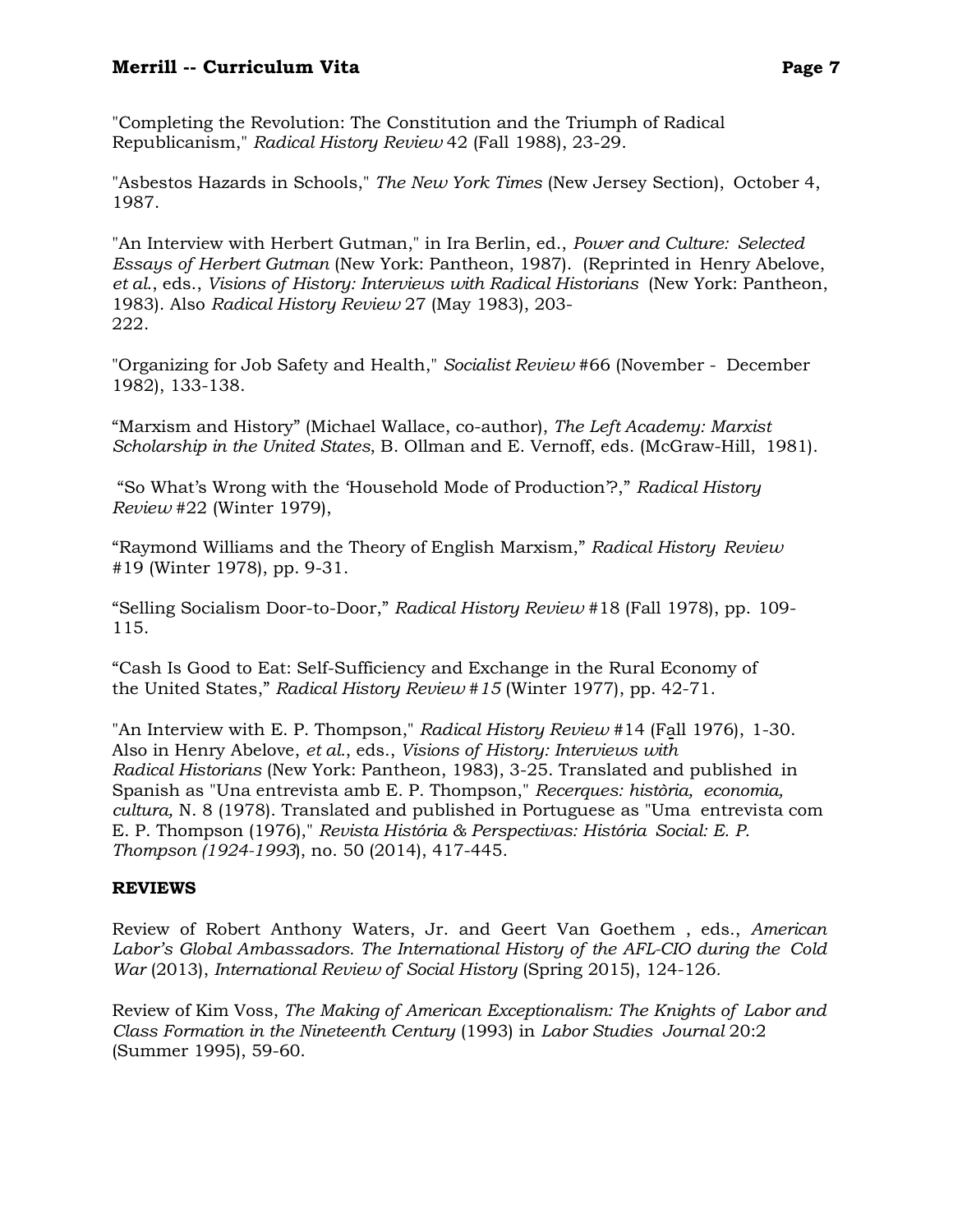"History by the Neck" (review of E.P. Thompson, *Customs in Common* [1992] and Peter Linebaugh, *The London Hanged [1992]*), *The Nation*, June 22, 1992, 862- 864.

Review of Gordon L. Clark, *Unions and Communities Under Siege: American Communities and the Crisis of Organized Labor* (1989) in *Contemporary Sociology* 20:3 (May 1991), 383-384.

Review of Stephen Innes, ed., *Work and Labor in Early America* (1989) in *Journal of American History* (1990)

Review of John Mack Faragher, *Sugar Creek: Life on the Illinois Prairie* (1987) in the *Journal of American History* (1988).

Review of Cynthia J. Shelton, *The Mills of Manayunk, Pennsylvania Magazine of Biography and History* (1987)

Review of "From Calumet to Kalamazoo," *Labor Studies Journal* 11:2 (Fall 1986), 164- 165.

Review of J. McCusker and R. Menard, *The Economy of British America* (1985) in *The Journal of Southern History* 52:3 (August, 1986), 442-444.

Review of R.S. Neale, ed., *History and Class* (1985) in *Labor History* 26:4 (Fall, 1985), 598-599.

Stanley Aronowitz, *Working-Class Hero* (1984) in *The Village Voice*, February 28, 1984.

Review of Gareth Stedman Jones*, Languages of Class: Studies in English Working Class History, 1832-1982* (1984) in *The Village Voice*, July 3, 1984.

Review of Richard Buel and Joy Day Buel, *The Way of Duty: A Woman and Her Family in Revolutionary America* (1984) in *The Village Voice*, June 5, 1984.

Review of Bernard Canavan, *Economists for Beginners* (1983) in *Voice Literary Supplement*, December 1983.

Review of Peter Singer, *Hegel* (1983) in the *Voice Literary Supplement*, October 1983.

Review of Eric Wolf, *Europe and the People without History* in *The Village Voice*, July 19, 1983.

Review of Eugene Genovese, *From Rebellion to Revolution: Afro-American Slave Revolts in the Making of the Modern World (1980), WAMH Newsletter*, June, 1981

Suzanne du Brunhoff, *Marx on Money*, in *Review of Radical Political Economics* 11:3 (1978), 69-71.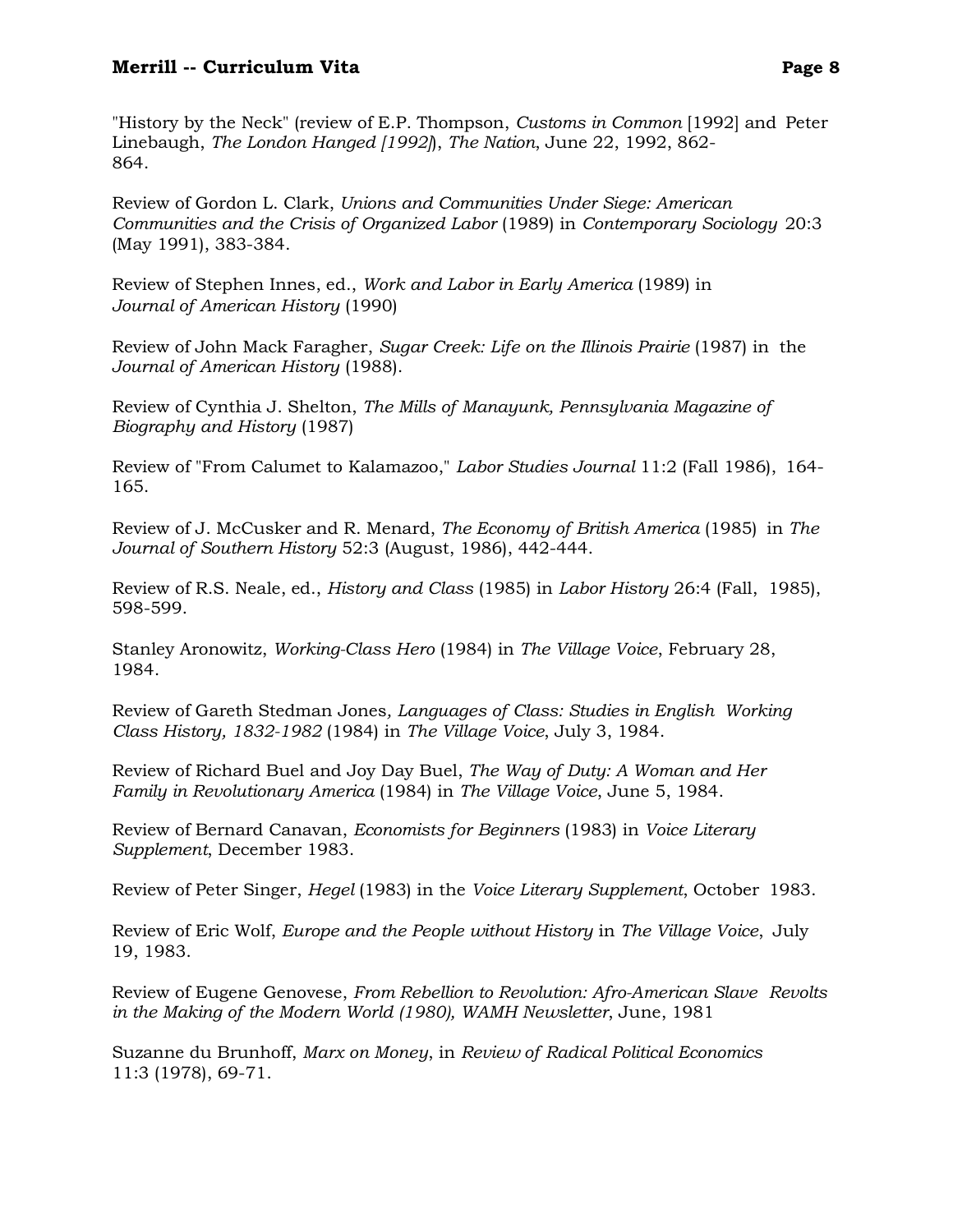"What is America Celebrating?" (A review of a groups of commemorative local history series published in honor of the American Bicentennial), Harpers' Magazine *Bookletter*, July 5, 1976.

Review of Anonymous, *The Adventures of Jonathan Corncob* (1976), Harpers' Magazine *Bookletter*.

Review of John Hope Franklin, *Racial Equality in America* (1976), Harpers' Magazine *Bookletter*,

Review of Herbert Gutman, *The Black Family in Slavery and Freedom, 1750- 1922* (1976), Harpers' Magazine *Bookletter*, September 13, 1976.

Review of E.P. Thompson, Whigs and Hunters: The Origins of the Black Act (1976) and Douglas Hay, et al., Albion's Fatal Tree: Crime and Society in Eighteenth-Century Britain (1976), Harpers' Magazine Bookletter, April 12, 1976.

## **PAPERS AND PRESENTATIONS:**

"Thomas Mann: História, Literatura et Utopia," Programa de Pós-Graduação em Historia da UNIOESTE, Universidade Estadual do Oeste do Paranã, Campus de Marechal Cândido Rondon, Brazil, March 12, 2019.

"The Digital Unconscious and Epistemological Asymmetry," mini-conference on "Undefining Knowledge Management," Glasgow Caledonia University, New York, NY, June 13, 2017.

"Toward a General Theory of Workers' Education," Arbetarrörelsens Arkiv och Bibiotek Södertörns Högskola, Stockholm, Sweden, November 16, 2016.

"Capitalism, Exterminism, and Moral Economy: Homage to E. P. Thompson," *I Simpósio Internacional E. P. Thompson: História & Perspectivas,* Federal University of Uberlândia, Brazil, October 23, 2014.

"The Monetarization of Everything: The Gift of Credit, the Social Relations of Exchange, and the Transition to Capitalism in the United States," All-College Conference, Empire State College, March 2012; SSHA, Vancouver, BC; November, 2012; Murphy Institute, CUNY, December 2012; Newberry Library, Chicago, September 2014.

"We Are One: A History of the New Jersey State AFL-CIO," Key Note Address, New Jersey State AFL-CIO Quadrennial convention, Atlantic City, NJ, June 2012.

"An Apprenticeship in Philosophy: The Liberal Arts and the Manual Trades," UALE Annual Conference, San Diego, CA, March 26, 2010.

"'A Fair Day's Wages for a Fair Day's Work:' The History of a Slogan," UALE Annual Conference, San Diego, CA, March 26, 2010.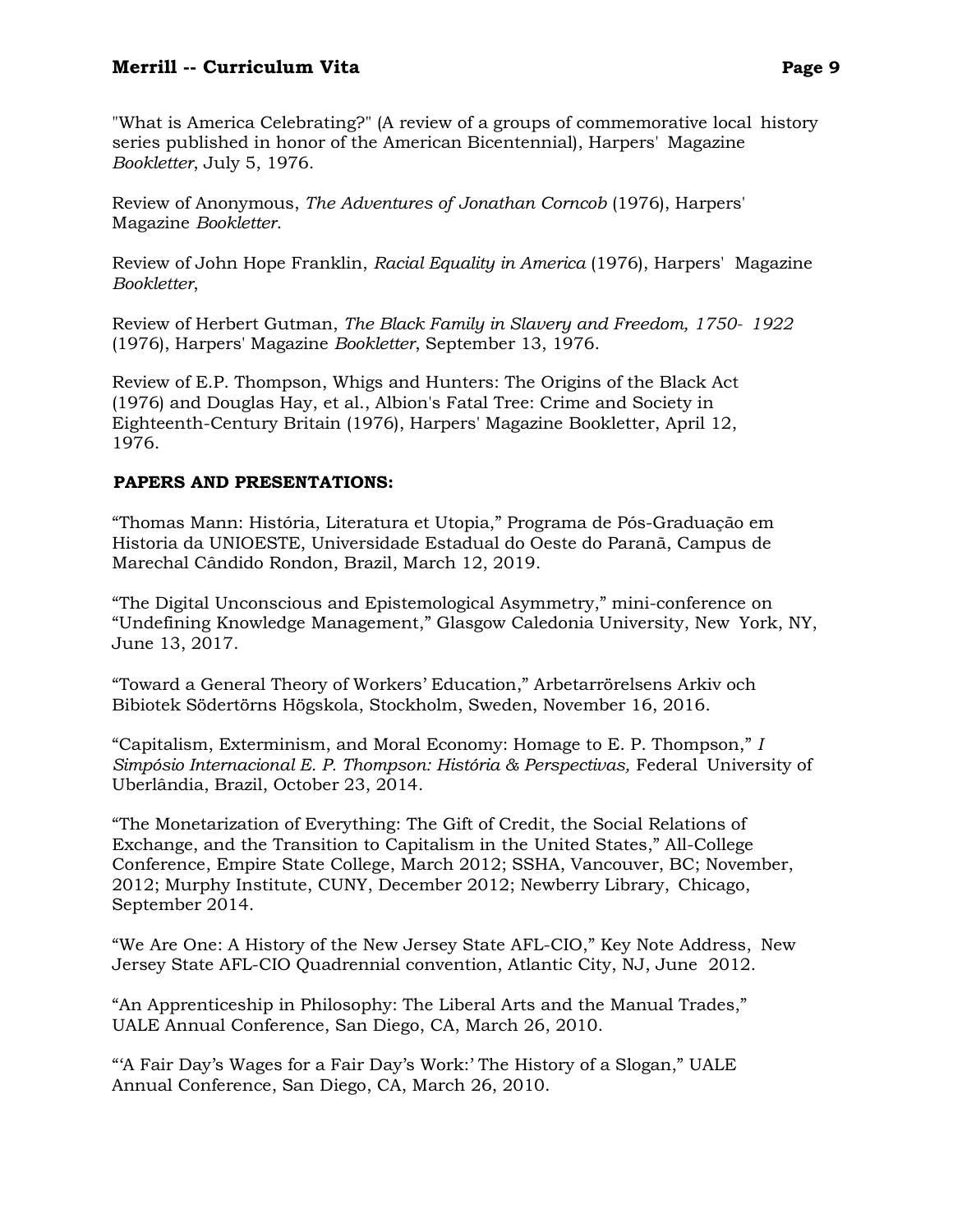## **Merrill -- Curriculum Vita Page 10 Page 10**

"The Muckraker's Paradox: A comment on Robert Fitch, *Solidarity for Sale*, The Gotham Forum, CUNY Graduate Center, February, 2007

"The Moral Economy of Unionization: Why Unions Increase Economic Efficiency and Social Welfare," Harry Van Arsdale Jr. Center for Labor Studies Seminar Series, Empire State College, October 2006

"A Fiddle for Any Tune?: The Constitution in American Culture and Politics," a lecture at The General Society of Mechanics and Tradesmen of New York City, September 15, 2006, followed by a performance of "The Constitution: A Secular Oratorio," by Ben Yarmolinsky.

"Similarity and Difference: Is Equality Possible," All Area of Study Conference, Empire State College, Saratoga, New York, November 2005.

"Why Study Labor, Why Labor Studies?" All College Conference, Empire State College, Saratoga, New York, April, 2005.

"Management and Labor Perspectives: Challenges and Opportunities," GIC International Monetary & Trade Conference, Federal Reserve Bank of Philadelphia, November 13, 2000.

"Capitalist State/Anti-capitalist Economy: Perspectives on American History," Conference on "Shaping Capitalism: State and Economy in Europe and the Americas, 1750-1914," Emory University, Atlanta, Ga., March 1996.

"History from the Inside Out: A Trade Union Perspective on the New Labor History," Organization of American Historians, Washington, D.C., April 1995.

"Taking Odors: Structures of Power, Constructions of Danger, and Cultures of Safety in the American Workplace," Center for the Critical Analysis of Contemporary Culture, Rutgers, November 1994.

"Workers in the Age of Revolution," Organization of American Historians, Atlanta, Georgia, April 1994.

"The Other Great Evasion: Samuel Gompers, the AFL, and Workers' Power in the United States," Social Science History Association, Baltimore, Md, November 1993.

"The Prospects for Labor Politics: Canada, Mexico, and the United States," North American Labor History Conference, Wayne State University, October 1992.

"The Transition to Capitalism in the United States," Organization of American Historians, Chicago, Illinois, April 4, 1992.

"Occupational Safety and Health: Workers' Movement or Doctors' Movement?," Conference on the History of Occupational Safety and Health, George Meany Memorial Archives, October 10, 1991.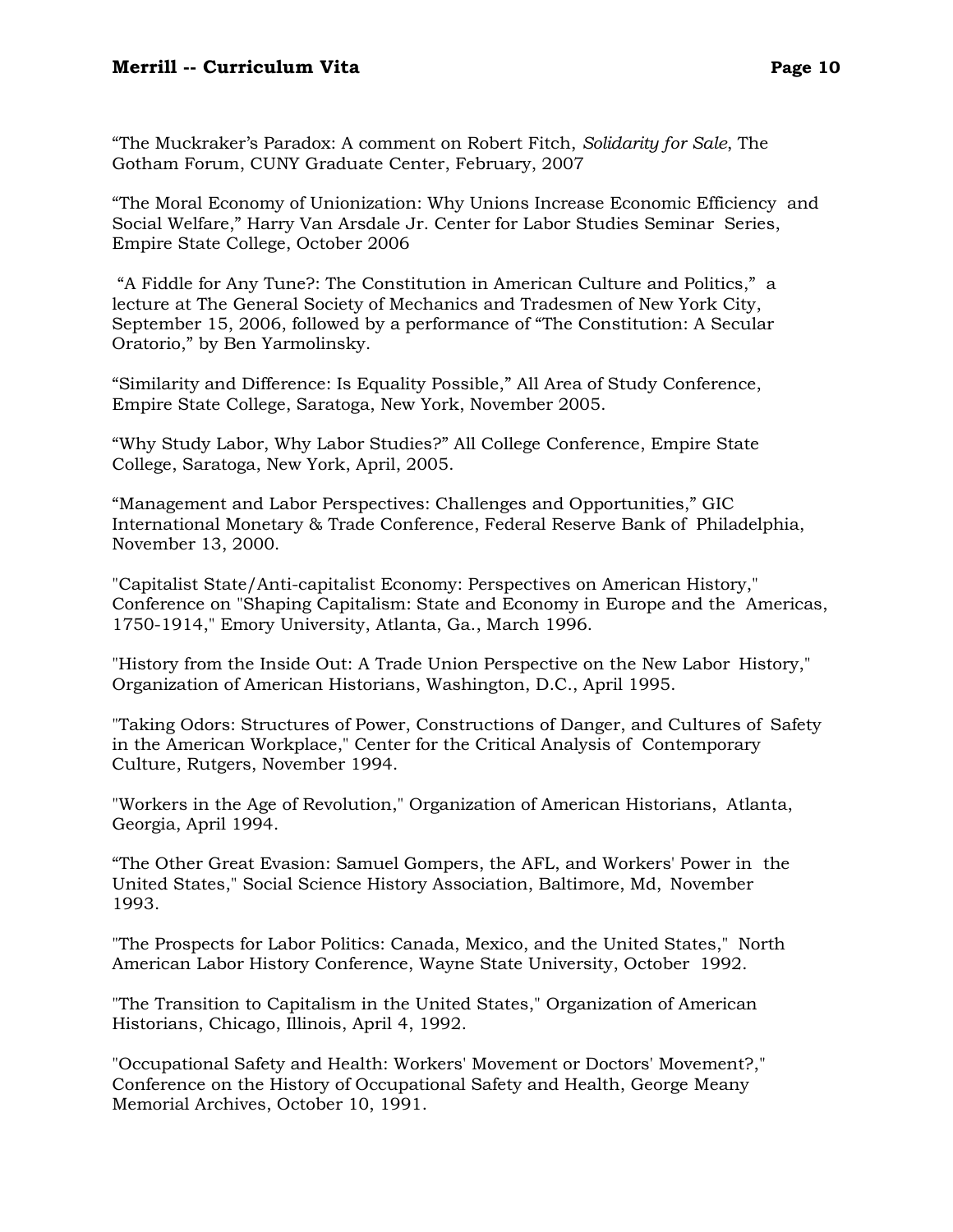"Creating a Culture of Safety at the Workplace: The OCAW Worker-to-Worker Hazardous Waste Operations Training Program," International Conference on "Healthy Work Environments--Healthy People: Participatory Approaches to Improving Workplace Health," University of Michigan, June, 1991.

"Inheritance as Exchange: The Other 'Market' in Land," Organization of American Historians, Louisville, Ky., April, 1991.

"The Importance of Labor Studies: On the Reconstruction of Knowledge in Class Society," Conference on Class Bias in the Curriculum, Queens College, CUNY, September 1990.

"Capitalism and Agriculture in the Early Republic," Society for Historians of the Early Republic, Toronto, Ontario (Canada), August 1990.

"Equal Rights and the Constitution," Milan (Italy) Group in Early United States History, Fifth Biennial Symposium, June 1990.

"The Anti-Capitalist Origins of U.S.," Department of History Seminar, University of California, San Diego, October, 1989.

"Completing the Revolution: The Constitution and the Triumph of Radical Republicanism," Lecture to the New Jersey Historical Commission Annual Conference, Princeton, N.J., December, 1988.

"How to Read an Account Book: Jacob Delamater, 1750-1794," Department of History Colloquium, Syracuse University, April 1988; ," Columbia University Early American History Seminar, December, 1984.

"Alternative Forms of Exchange in Early America: A Review of the Debate," Social Science History Association, October 1987.

"Rural Relations and Rural Radicalism in the 1790s: The Life and Times of William Manning," Milan (Italy) Group in Early U. S. History, Third Biennial Symposium, June 1986.

"Gift, Barter and Commerce in Early America," Organization of American Historians, Minneapolis, Minn., April 1985.

"The Ghost of Karl Polanyi: Another View of Early American Farmers and Their Markets," Philadelphia Center for Early American Studies Seminar, December, 1983.

"Agricultural Output, Innovation and Market Relations in Ulster County, New York, 1790-1850," National Endowment for the Humanities Conference on Economic Growth and Social Change in the Early Republic, 1775-1860, Chicago, Illinois, April, 1980.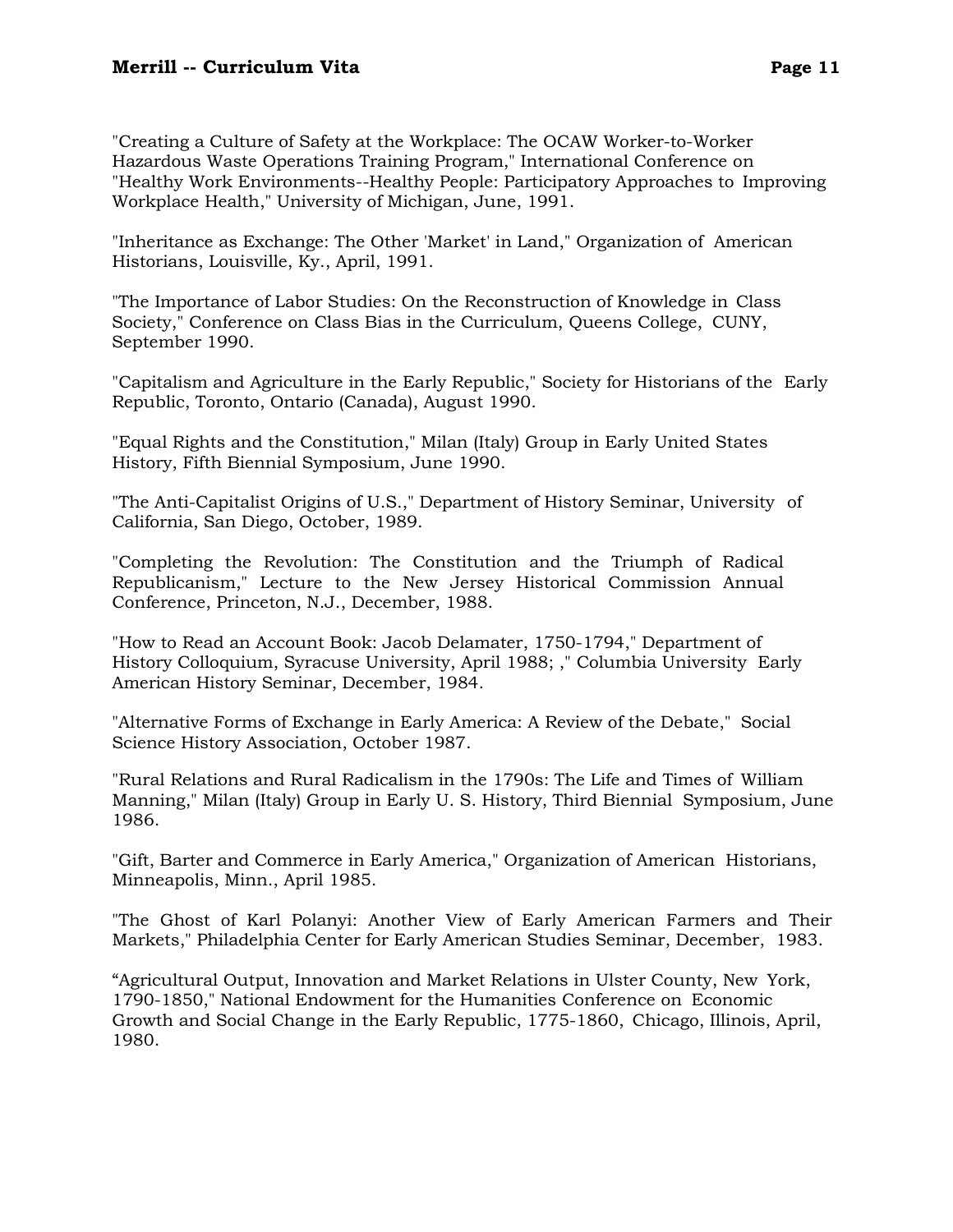#### **SELECTED PROFESSIONAL SERVICE:**

Editorial Board, *ILWCH: Labor & Working-Class History,* 2012 to present

Executive Board, Labor & Working Class History Association, 2004 to 2006

National Advisory Board, The Workforce Alliance, 2002 to 2006

NJ State Employment & Training Commission (SETC), Unified State Workforce Investment Plan "Core Group," 1999-2000.